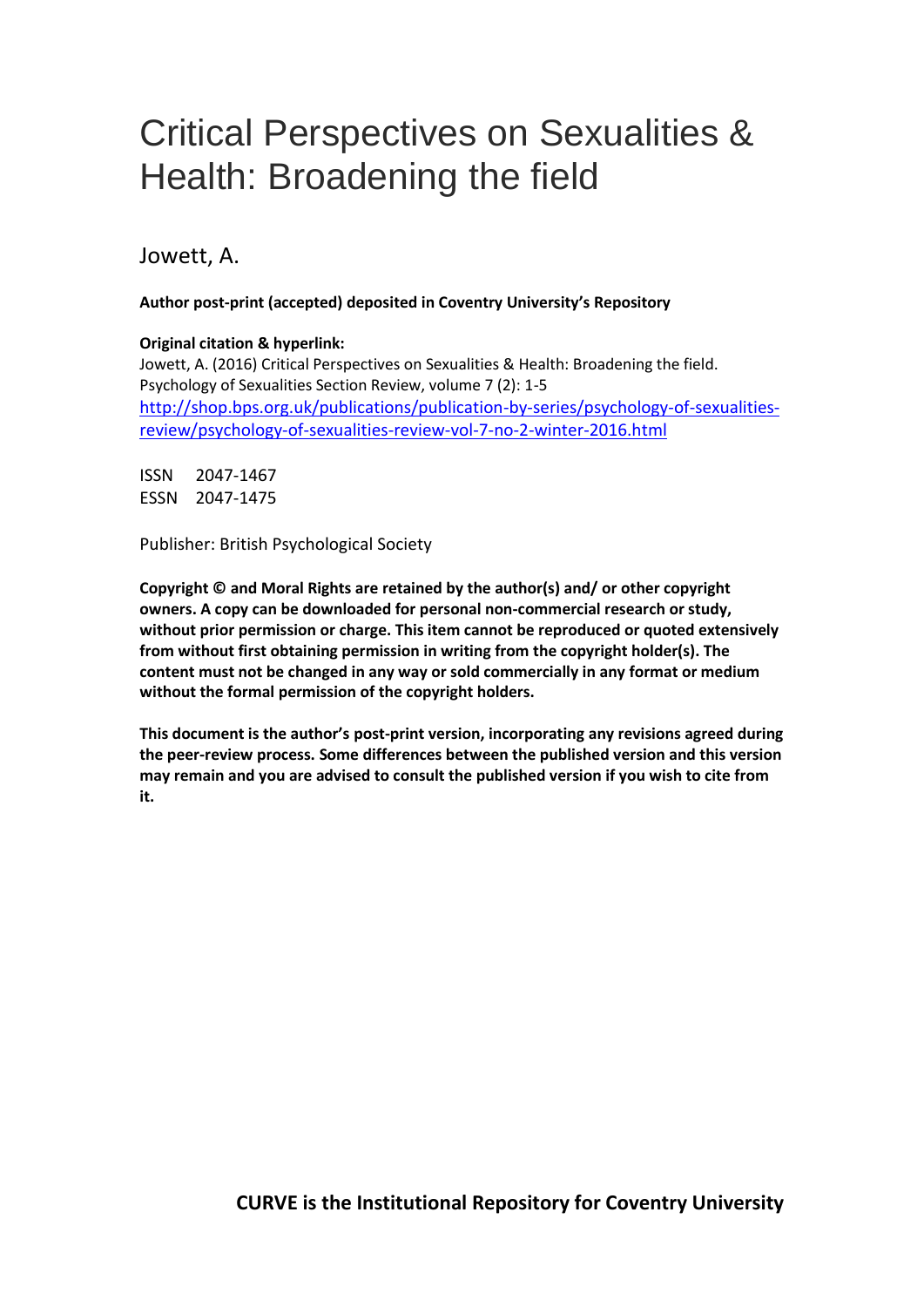### *Editorial*

## Critical Perspectives on Sexualities & Health: Broadening the field

### Adam Jowett

Welcome to the first of two Special Issues on Sexualities & Health: Critical Perspectives. In the following two issues of *Psychology of Sexualities Review* (PoSR) you'll find research articles and commentaries from around the globe that provide critical perspectives on lesbian, gay, bisexual, trans and queer (LGBTQ) health. While I use the term 'critical perspectives' loosely for the purposes of these special issues, I should perhaps begin by addressing broadly what is meant here by taking a 'critical' perspective on health before outlining how the contributions to this special issue disrupt dominant paradigms of research on LGBTQ health.

The use of the label 'critical' when applied to academic disciplines is often controversial and used in various ways (Billig, 2006). However, within the context of psychology, it is possible to broadly identify key features which give meaning to the term 'critical'. Critical approaches within psychology typically claim to be critical of the present social order. For many critical health psychologists this takes the form of critiquing the individualism which pervades the discipline and its understanding of health and illness (Crossley, 2000; Murray, 2004). For instance, health psychology takes for granted that health is under the control of the individual in its focus on health behaviours and health cognitions. While health psychologists often claim to adopt a 'biopsychosocial' model of health, critical scholars have argued that the discipline fails to fully integrate the 'social' part of the model (Spicer & Chamberlain, 1996) and claim that the model is more rhetoric than theory, serving largely to establish psychology as a partner of the biomedical sciences (Ogden, 1997).

Critical health psychologists contend that health can only be understood in relation to wider social contexts. Critical approaches seek to emphasise the social embeddedness of health and illness, contending that illness is not a sphere of experience separate from other social realms of life, but always embedded within them (Radley, 1994). Moreover, critical perspectives view health and illness as inseparable from relations of class, ethnicity, gender and sexuality (Murray, 2004). For instance, feminism has proved a profitable lens through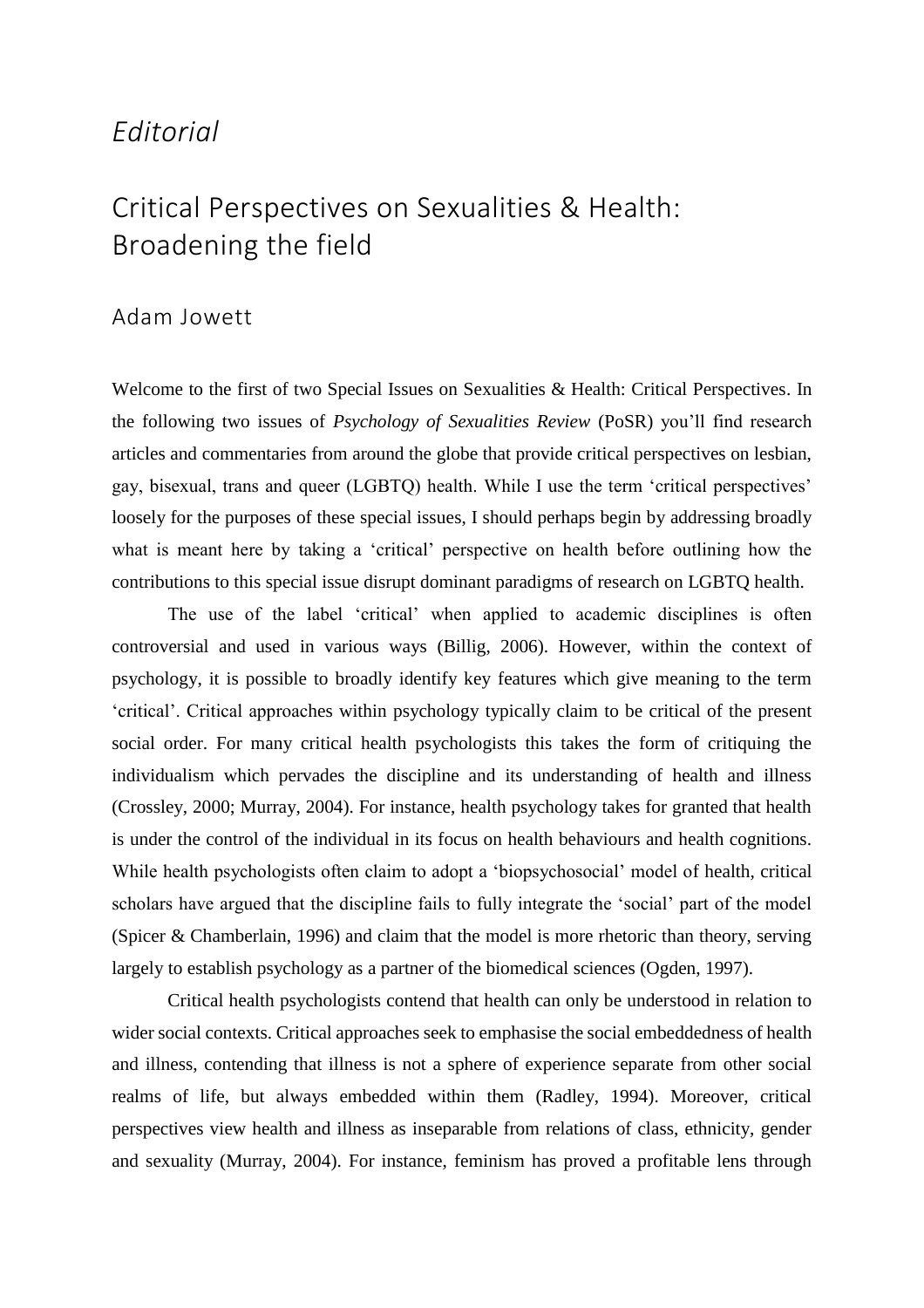which critical health psychologists have sought to understand issues of health, power and inequality (Wilkinson, 2004). A central theme of critical psychology has also been the explicit pursuit of social justice in efforts to promote the wellbeing of socially oppressed or marginalised groups (Fox, Prilleltensky & Austin, 2009).

So when applying critical perspectives to sexualities and health, a key concern must be on heterosexism and heteronormativity within healthcare and health research (Peel  $\&$ Thomson, 2009; Jowett & Peel, 2012). Heteronormativity operates within health psychology and health research more broadly in numerous ways. For example, research that examines health within the context of couple relationships routinely focus exclusively on heterosexual relationships (Jowett, Peel & Shaw, 2009) and while socio-demographic information is routinely collected in health research, the sexual identity of participants often is not. As feminist psychologist Jane Ussher (2009, p561) asserts:

The assumption of heterosexuality in health research and clinical intervention is an insidious practice which acts to make LGBTQ individuals invisible. This operates at many levels, starting with researchers not asking about sexual identity when collecting demographic information on participants, which discursively means that LGBTQ individuals do not exist.

In one sense then, much research on the health of sexual and gender minorities could be considered 'critical' as its focus on LGBTQ people challenges such heteronormativity (see Kitzinger 1999 for a discussion about the relationship between critical psychology and lesbian and gay psychology more broadly). Homophobia and heterosexism have been a recurrent theme within LGBTQ health research since the 1970s. Early research on sexualities and health commonly reported hostile interactions with health professionals and the malicious treatment of patients' same sex partners, often resulting in delays in seeking health care (Stevens, 1992). As social attitudes towards LGBTQ people in many Western countries have shifted from hostility to liberalism, it is likely that heterosexism within healthcare, as with society more broadly, has transformed largely from the overt to the mundane (Peel, 2001). The continued impact of heteronormativity within healthcare settings and the discursive erasure of sexual and gender minorities within health care is the focus of several of the articles in this issue (Morison & Lynch; Kuperman & Sznitman)

Much 'mainstream' work on sexualities and health has also explicitly been concerned with drawing attention to the disparities in health between LGB people and the general population (Wolitski, Stall & Valdiserri, 2008). These health inequalities have typically been attributed to societal prejudice, discrimination and stigma (Meyer, 2016). As a result, a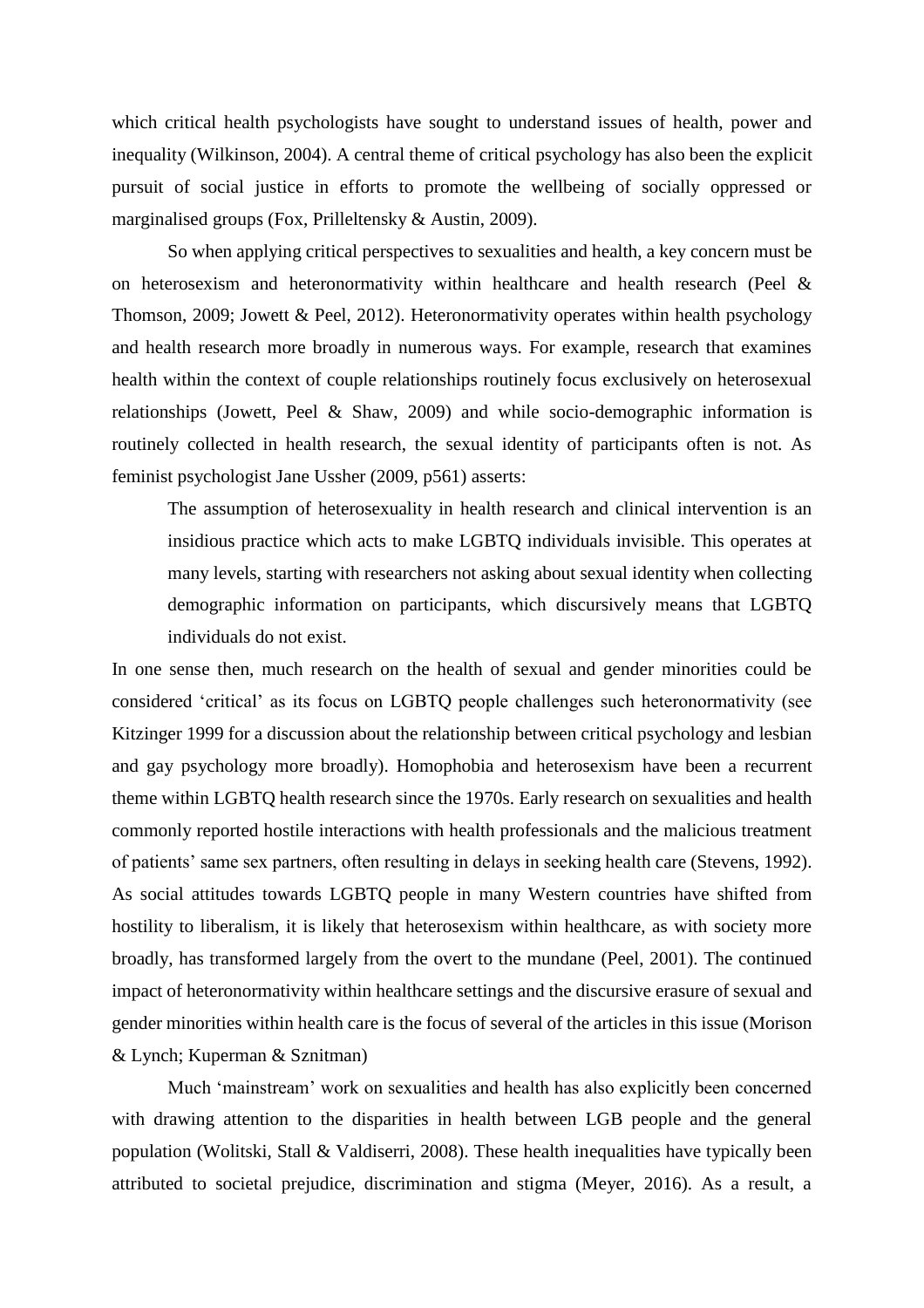comparative model of research has arguably become dominant within the literature on sexualities and health. As Epstein (2003, p158) notes, this has led the research agenda to become defined around "questions that are amenable to quantification and measurement". Moreover, those health concerns that are found to be more prevalent among sexual minorities come to be defined as 'lesbian and gay health issues' (Plumb, 1997) while other health concerns experienced by LGBTQ people are typically ignored (Jowett & Peel, 2009; Jowett, 2016). Epstein (2003, p158) has argued that this focus on what he refers to as "epidemiological similarity" - treating LGBTQ people as having a distinct health profile - may have a number of unintended consequences:

[LGBT] group members may overemphasize the threat posed by those conditions that are seen as group specific, while failing to attend to health risks (such as cardiovascular disease) that may be substantially larger for many individuals in the group but that are not restricted to the group. In addition, group members may assume that what the group has in common (a sexual identity) is necessarily more consequential for the health of group members than the ways in which they differ (by social class, race, ethnicity, nationality, region, religion, and so on).

By contrast then, many of the papers in this issue may also be considered 'critical' in a second sense, as they move away from this comparative model of research, seeking instead to study LGBTQ health in its own right. Most of the papers in this issue employ qualitative and/or participatory approaches more common within critical health psychology (Murray & Chamberlain, 1999). Indeed, another key feature of critical approaches is that they tend to question the methods typically used within mainstream psychology. Chamberlain and Murray (2009) claim that mainstream health psychology has largely adopted the methodological assumptions and practices of traditional psychology, which "saw itself as a science applying an agreed scientific method to the study of individuals and their psychological processes" (p145). Many of the papers here depart from that model of research, instead applying a range of critical and creative approaches such as discursive (Morison & Lynch), narrative and artsbased (Rinaldi et al) methodologies. There is also critical reflection on the politics of engaging LGBTQ people in qualitative health research (Gibson & Wong). However, qualitative research is not inherently critical and quantitative research can be put to critical ends. For instance, one of the articles in this issue (Jankowski et al) adopts a quantitative approach but questions the pathologising assumptions within much mainstream comparative work in the area.

Indeed, several papers in this issue critique the pathologisation of LGBTQ people and their bodies within much LGBTQ/health research either implicitly or explicitly. As Flowers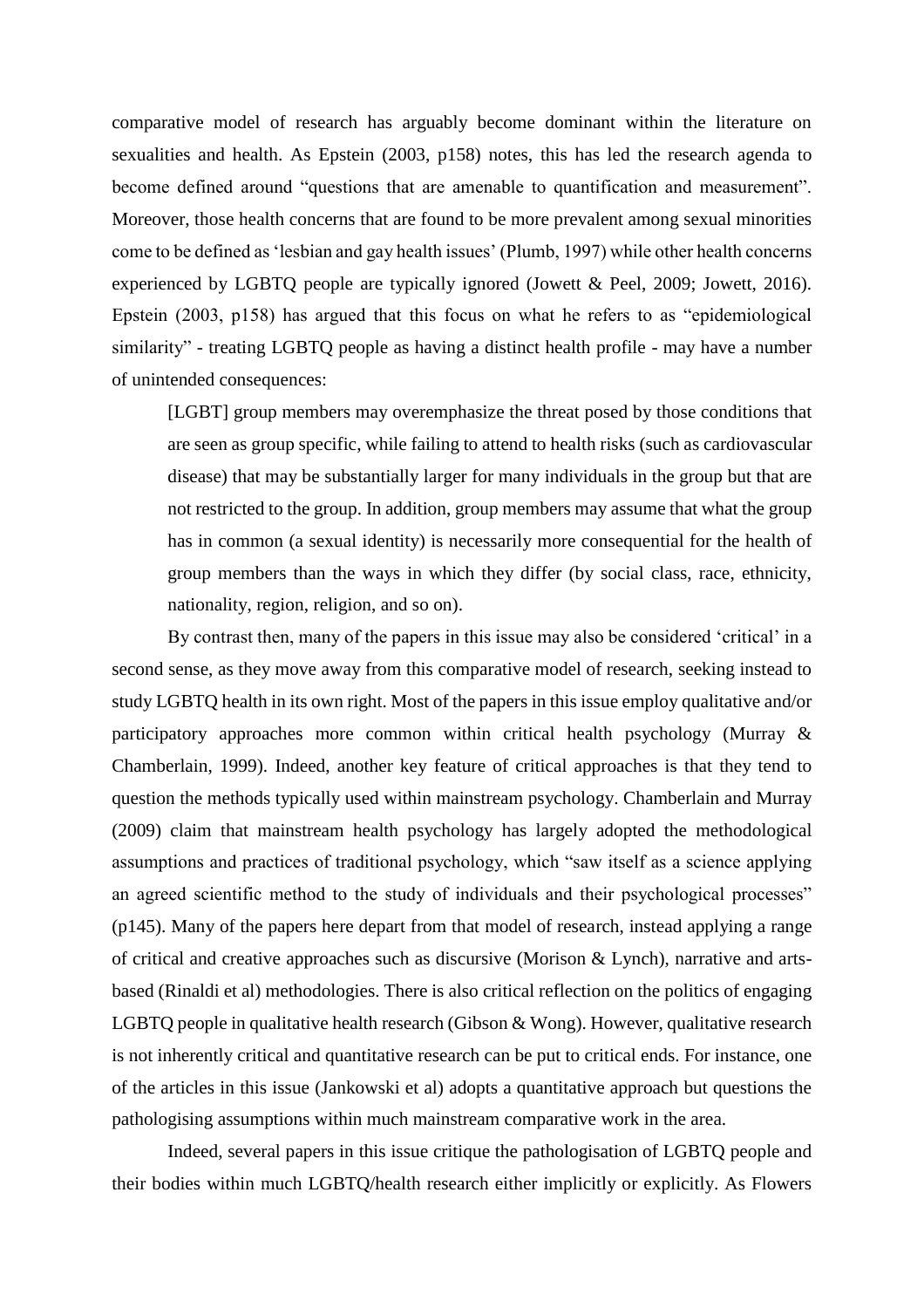(2009) notes, much of the focus on LGBTQ health has tended to be on the negative aspects of health rather than the strengths and resilience of LGBTQ communities. By contrast, one of the papers in this issue focuses specifically on those who abstain from a behaviour considered to damaging to health (Ward et al), while another explores how queer women resist pathologising discourses about variant body shapes and sizes (Rinaldi et al).

In addition to avoiding the (re)pathologisation of LGBTQ bodies, Peel and Thomson (2009) argue that critical perspectives on LGBTQ health should seek to widen the field beyond the narrow focus on sexual health. The dominance of HIV and sexual health research on gay and bisexual men within the field of LGBTQ health has been widely commented upon and critiqued (e.g. Peel & Thomson, 2009; Jowett & Peel, 2009; Jowett & Peel, 2012). This has also had an impact on lesbian health research by placing sex centre stage (Fish, 2009). As a result, LGBTQ health has largely come to be "located under the umbrella of sexual health" (Wilton, 2000, p258). On the other hand, Dowsett (2007) has suggested that HIV paradoxically both hindered and stimulated research on a wider range of health issues by, at the very least, placing 'gay health' firmly on public health and research agendas. Issues of sexual health are not intentionally avoided within this issue and are touched upon within some of the articles. However, the contributions found in these special issues will also go some way to broadening the research agenda of sexualities and health.

The papers in this issue also counters the dominance of US based research within the field of sexualities and health with articles from a wide range of countries including South Africa (Morison & Lynch), Israel (Kuperman & Sznitman), Australia (Ward et al; Gibson & Wong), the UK (Jankowski et al) and Canada (Rinaldi et al). In doing so, the institutional, legislative and cultural influences of these geographical contexts on LGBTQ health come to the fore.

### **Contributions to the Special Issue**

As has already been mentioned, LGBTQ people's experiences of and interactions with health care systems has been an important focus of research within the field of sexualities and health. The first two papers in this special issue address this topic using different approaches and within different geographical and cultural contexts. Morison and Lynch adopt a discursive approach to examine how sexual and gender minorities are discursively invisiblised in South African health care settings. Although the rights of sexual minorities are supposedly guaranteed constitutionally within South Africa, Morison and Lynch demonstrate how heterosexism is discursively and institutionally ingrained in sexual and reproductive health services.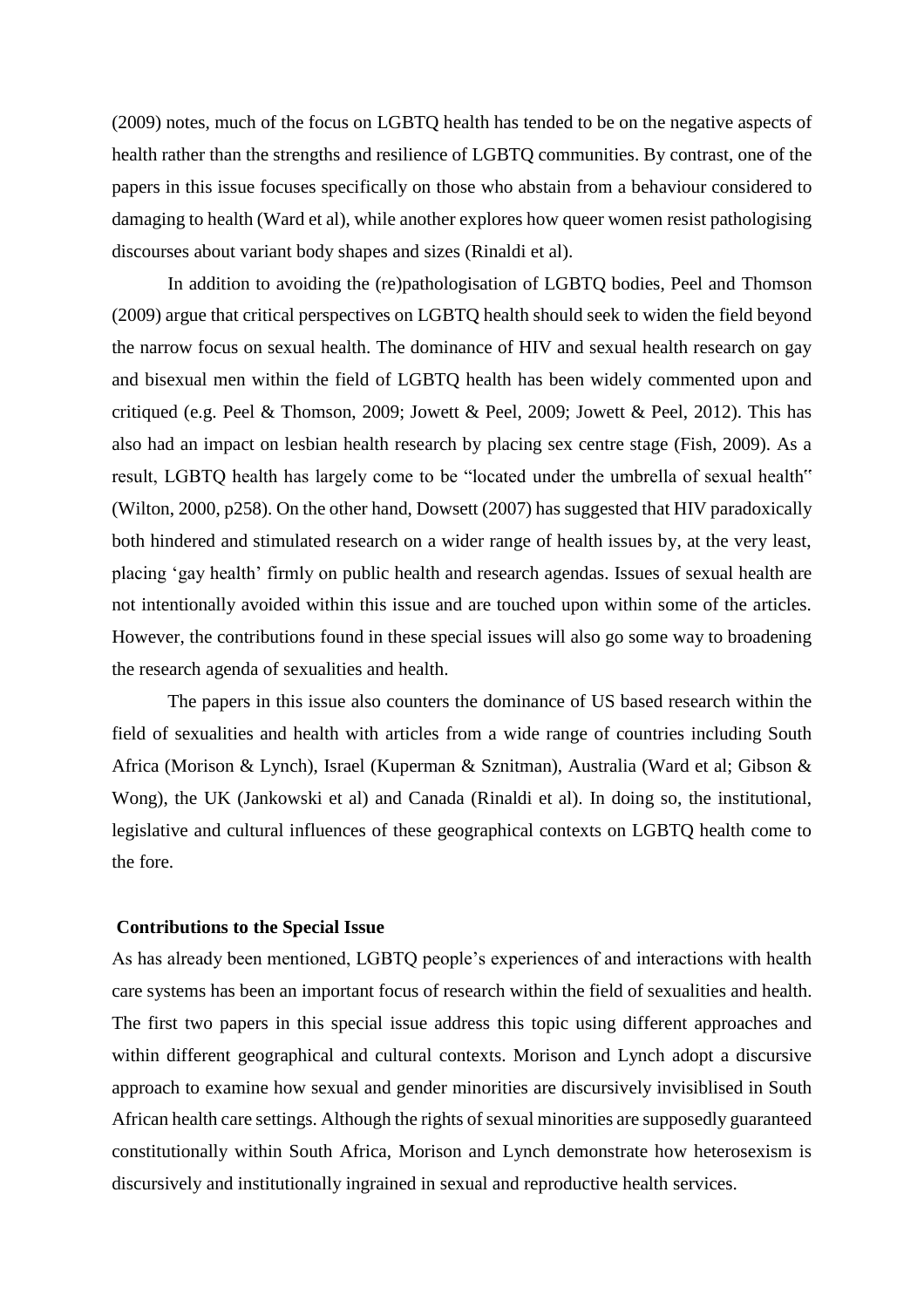The second paper by Kuperman and Sznitman also examines heteronormativity within health care settings, but this time in Israel. In particular, Kuperman and Sznitman demonstrate how the Israeli context (e.g. the gendered nature of the Hebrew language and the influence of Judaism) in particular shapes LGBTQ people's interactions with health care workers.

The third paper in this special section by Ward, Riggs and Breen focuses on gender diverse and transgender students' accounts of abstaining from alcohol. While comparative research has identified elevated alcohol use among trans people, Ward et al shift the focus away from those who consume high levels of alcohol to those who refrain from doing so. They demonstrate how oppression of trans people within society may not only lead them to drink more alcohol but how concerns for their personal safety might also influence decisions about not drinking.

The next two articles focus on body image concerns of gay men and queer women respectively. Jankowski and colleagues critique dominant explanations of greater levels of body dissatisfaction among gay men as being the result of an appearance obsessed gay culture. By conducting a content analysis of media portrayals of men and women's bodies (in the form of dating and porn websites), Jankowski et al seek to shift the focus to the social conditions that may produce different expectations and appearance ideals for gay and straight men.

Unlike gay men, lesbians are typically portrayed in the LGBTQ health literature as more likely to be overweight but less dissatisfied with their bodies. Rinaldi and colleagues argue that this dominant narrative risks ignoring queer women's body image concerns. In their article, Rinaldi et al report findings from a community arts-based research project on queer women's body image. Through a narrative analysis of autobiographical films, they examine how these queer women negotiate discourses around body size, how they internalise the shaming of fat bodies but also resist shaming discourses to embrace variant body shape and size.

The final paper in this first part of the special issue by Gibson and Wong provides a critical discussion of the problems many qualitative researchers, including themselves, face when trying to recruit LGBTQ people to research studies. In particular, they discuss how sociohistorical factors affecting this population may impact the trust that LGBTQ people have of health researchers and propose greater participation of community groups in all parts of the research process.

### **Also in this Issue**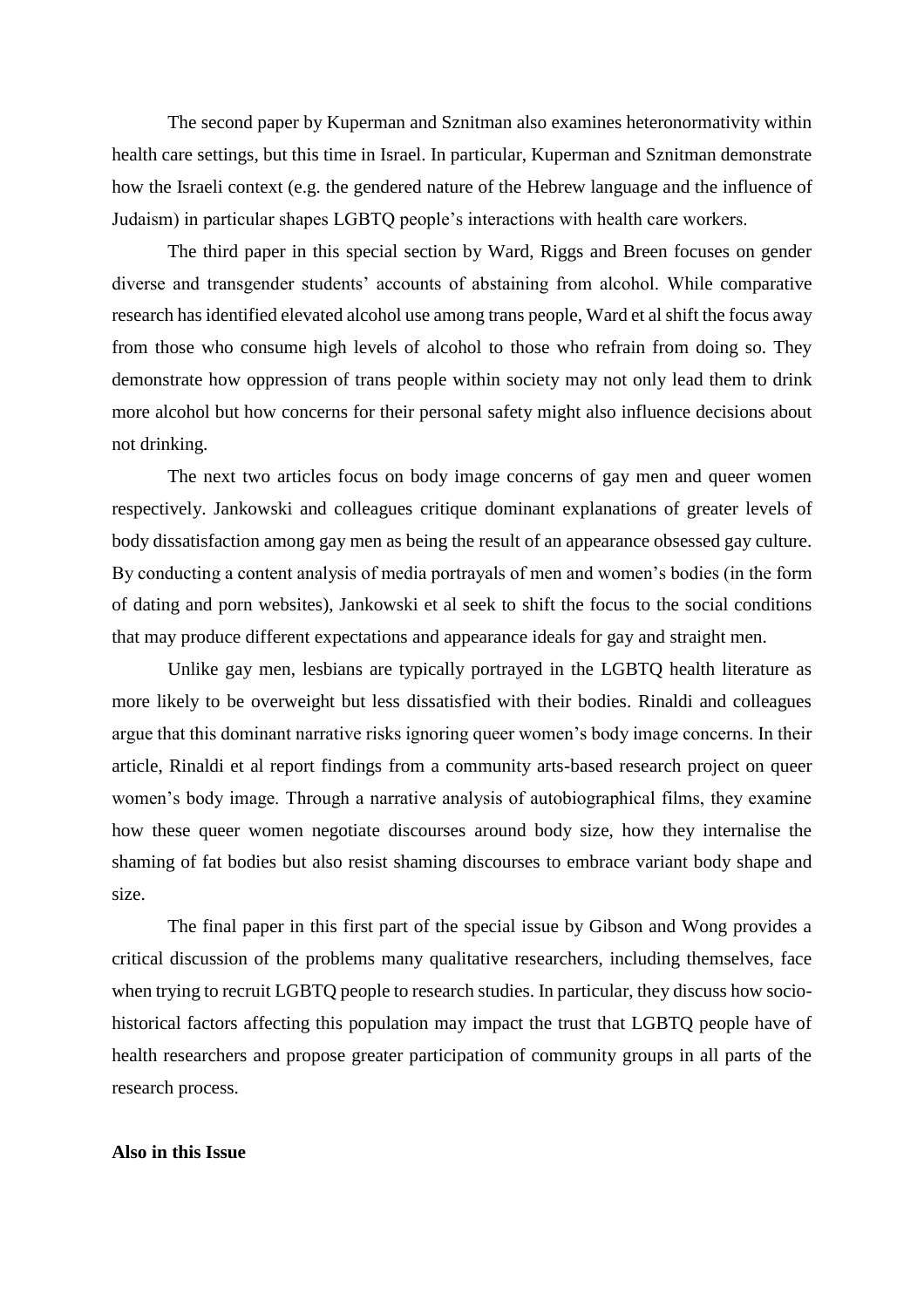In addition to the papers making up this special section, we also have several other regular contributions to this issue of *PoSR*. Following the previous two special issues on International Perspectives, *PoSR* received a letter from two scholars in South Korea who wish to raise awareness of the rising anti-LGBT movement in their country. Their letter, which documents how this movement is actively being supported by psychiatric and psychological professionals within the country, is published in this issue.

Following this we have a piece by Anne Goodwin, a former clinical psychologist turned fiction writer. Goodwin writes about the challenges she experienced in making this career change, and how psychology and gender identity found its way into her debut novel *Sugar and Snails.* 

We then have a review of LGBTI and sexuality related content at the 2016 International Congress of Psychology (ICP) which this year took place in Yokohama, Japan. Due to the active role the International Psychology Network for LGBTI issues (IPsyNet) played in promoting LGBTI-related programming at ICP, this year's congress contained over 100 papers and posters related to LGBTI issues from around the globe. Alexander Moreno, Julie Koch and lore m. dickey provide an overview of the topics covered and where presenters were based to highlight gaps and absences.

To round this issue off we have three book reviews; Mona Al Sheddi reviews *Gender and Sexuality in Muslim Cultures* (edited by Gul Ozyegin), Glen Jankowski reviews *Middleaged gay men, ageing and ageism* (by Paul Simpson) and Damien Riggs reviews *Psychology and gender dysphoria: Feminist and transgender perspectives* (by Jemma Tosh). I hope you enjoy reading the issue!

### **References**

- Billig, M. (2006) Kritische Psychologie und die Rhetorik der Kritik, Psychologie & Gesellschaftskritik, 117, 7-30.
- Chamberlain, K. & Murray, M. (2009). Critical health psychology. In D. Fox, I Prilleltensky and S. Austin (Eds.) *Critical psychology: an introduction*, 2nd Edition (pp. 144-158). London: Sage.

Crossley, M.L. (2000). *Rethinking health psychology*. Buckingham: Open University Press. Dowsett, G. (2007). Researching gay men's health: the promise of qualitative research. In I.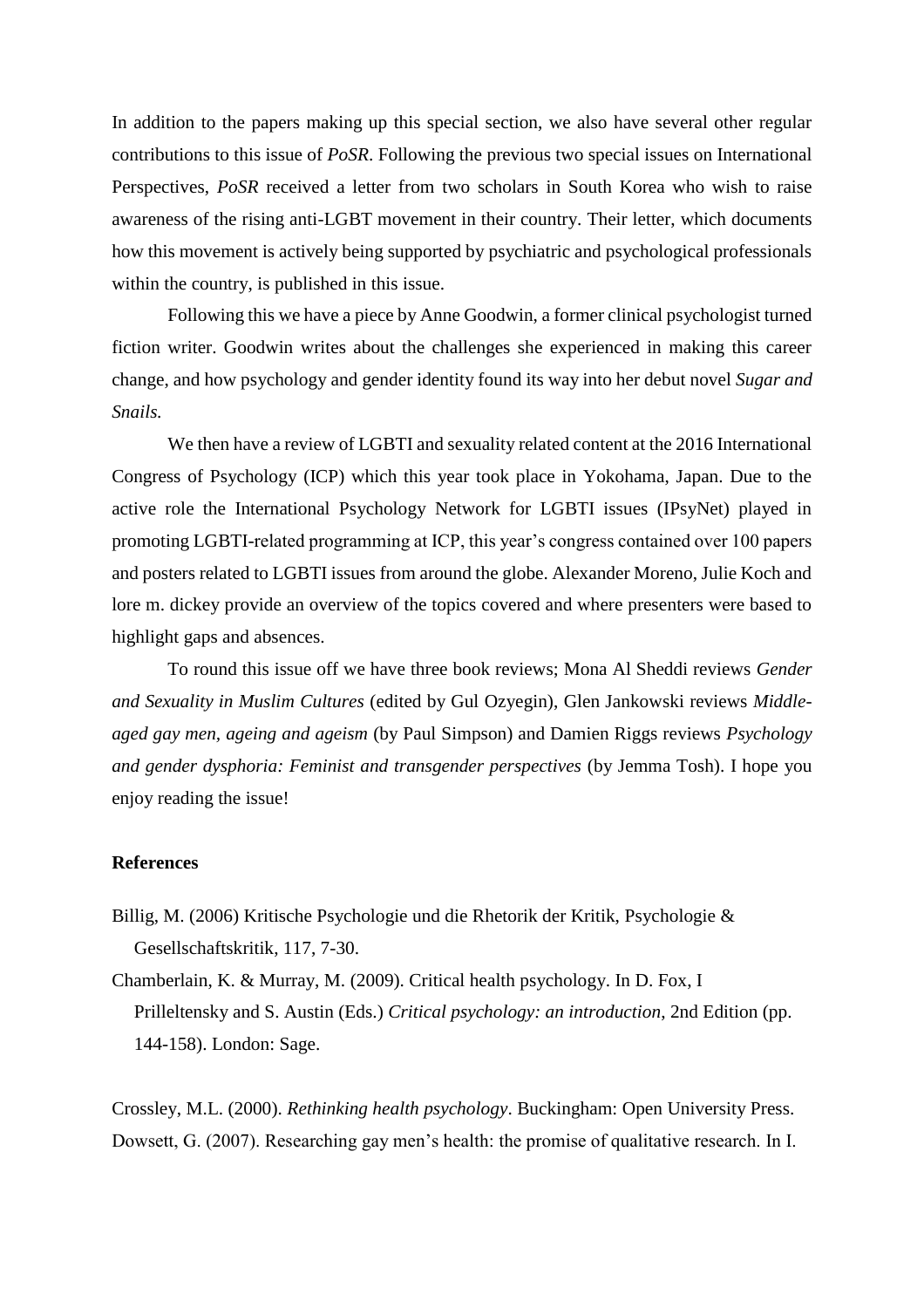H. Meyer and M. E. Northbridge (Eds.) *The health of sexual minorities: public health perspectives on lesbian, gay, bisexual and transgender populations* (pp. 419-442). New York: Kluwer Academic/Plenum.

- Epstein, S. (2003). Sexualizing Governance and Medicalizing Identities: The Emergence of 'State-Centered' LGBT Health Politics in the United States. *Sexualities*, *6*(2), 131-171.
- Fish, J. (2009). Our health, our say: Towards a feminist perspective of lesbian health psychology. *Feminism & Psychology*, *19*(4), 437-453.
- Flowers, P. (2009). How does an emergent LGBTQ health psychology reconstruct its subject? *Feminism and Psychology*, *19*(4), 555-560.
- Fox, D., Prilleltensky, I. and Austin, S. (2009). Critical psychology for social justice: concerns and dilemmas. In D. Fox, I. Prilleltensky and S. Austin (Eds.), *Critical psychology: an introduction*, (pp. 3-19). London: Sage.
- Jowett, A. (2016). Chronic Illness. In A. E. Goldberg (Ed.) *The Sage Encyclopedia of LGBTQ Studies,* (pp. 228-230). New York: Sage.
- Jowett, A., & Peel, E. (2009). Chronic illness in non-heterosexual contexts: An online survey of experiences. *Feminism & Psychology*, 19(4), 454-474.
- Jowett, A., & Peel, E. (2012). Physical health. In R. das Nair & C. Butler (Eds.), *Intersectionality, sexuality and psychological therapies: Working with lesbian, gay, and bisexual diversity* (pp. 163-184). Chichester, UK: Wiley-BPS Blackwell.
- Jowett, A., Peel, E., & Shaw, R. L. (2012). Sex and diabetes: A thematic analysis of gay and bisexual men's accounts. *Journal of Health Psychology*, 17(3), 409-418.
- Kitzinger, C. (1999). Lesbian and gay psychology: Is it critical? *Annual Review of Critical Psychology*, 1, 50–66.
- Meyer, I. H. (2016). Does an improved social environment for sexual and gender minorities have implications for a new minority stress research agenda? *Psychology of Sexualities Review,* 7(1), 81-90.
- Murray, M. (2004). Criticizing health psychology. In M. Murray (Ed.), *Critical health psychology*, (pp. 1-11). Basingstoke: Palgrave Macmillan
- Murray, M. & Chamberlain, K. (1999). Health psychology and qualitative research. In M. Murray & K. Chamberlain (Eds.), *Qualitative health psychology: theories and methods* (pp. 3-15). London: Sage.
- Ogden, J. (1997). The Rhetoric and Reality of Psychosocial Theories of Health: A Challenge to Biomedicine? *Journal of Health Psychology*, *2*(1), 21-29.
- Peel, E. (2001). Mundane heterosexism: understanding incidents of the everyday. *Women's*